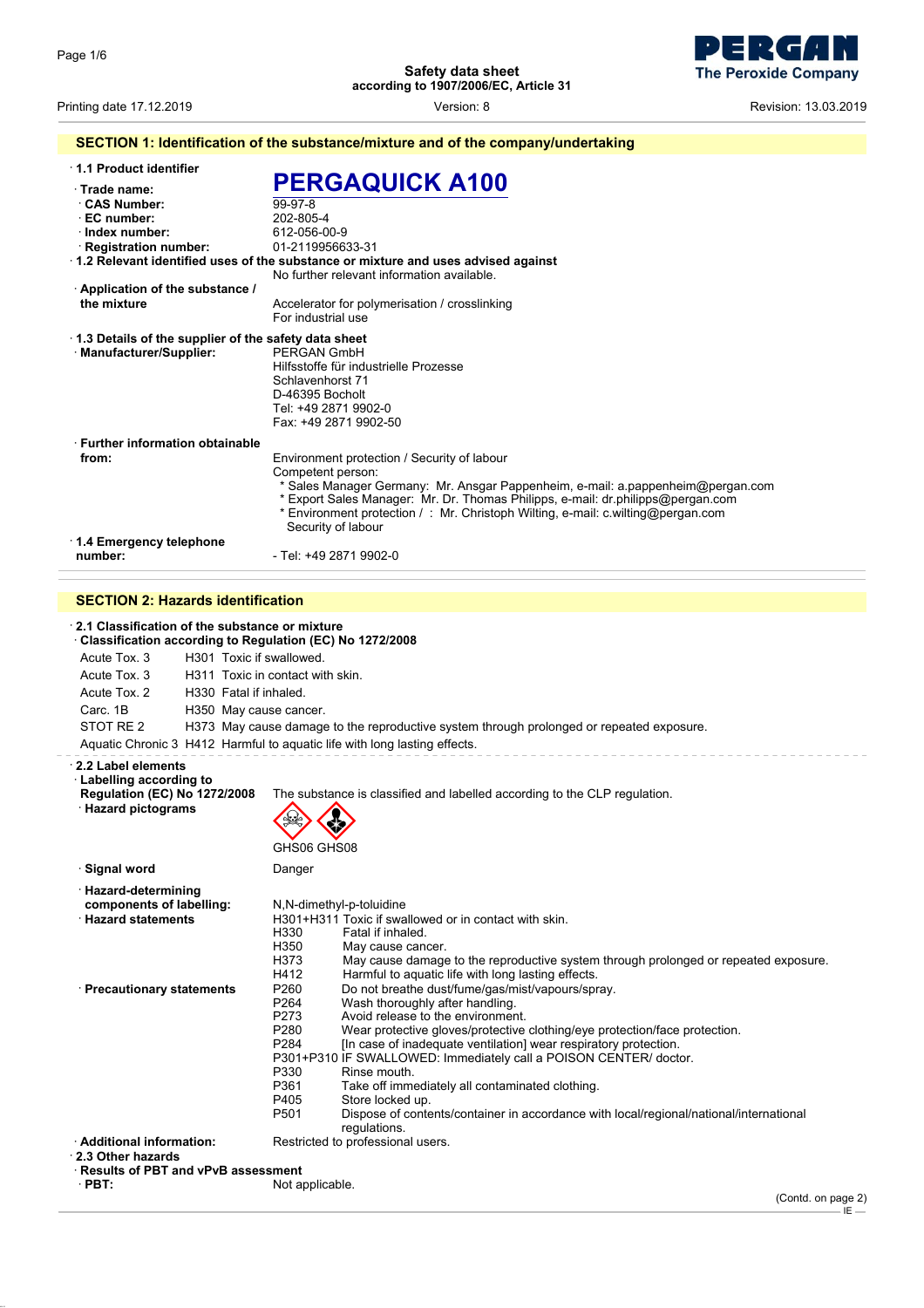Printing date 17.12.2019 **Printing date 17.12.2019 Revision: 13.03.2019 Version: 8 Revision: 13.03.2019** 



# **Trade name:PERGAQUICK A100**

| · vPvB:                                                                                                                             | (Contd. of page 1)<br>Not applicable.                                                                                                                                                                                                                                                                |  |  |
|-------------------------------------------------------------------------------------------------------------------------------------|------------------------------------------------------------------------------------------------------------------------------------------------------------------------------------------------------------------------------------------------------------------------------------------------------|--|--|
| <b>SECTION 3: Composition/information on ingredients</b>                                                                            |                                                                                                                                                                                                                                                                                                      |  |  |
| $\cdot$ 3.1 Chemical characterisation: Substances<br><b>CAS No. Description</b><br>· Identification number(s)<br>$\cdot$ EC number: | 99-97-8 N, N-dimethyl-p-toluidine                                                                                                                                                                                                                                                                    |  |  |
| $\cdot$ Index number:                                                                                                               | 202-805-4<br>612-056-00-9                                                                                                                                                                                                                                                                            |  |  |
| <b>SECTION 4: First aid measures</b>                                                                                                |                                                                                                                                                                                                                                                                                                      |  |  |
| $\cdot$ 4.1 Description of first aid measures<br>· General information:                                                             | Immediately remove any clothing soiled by the product.<br>Remove breathing equipment only after contaminated clothing have been completely removed.<br>In case of irregular breathing or respiratory arrest provide artificial respiration.<br>Take care of personal protection for the first aider. |  |  |
| <b>After inhalation:</b>                                                                                                            | Supply fresh air or oxygen; call for doctor.<br>In case of unconsciousness place patient stably in side position for transportation.<br>Take affected persons into fresh air and keep quiet.                                                                                                         |  |  |
| After skin contact:<br>∴ After eye contact:<br>· After swallowing:<br>4.2 Most important symptoms                                   | Immediately wash with water and soap and rinse thoroughly.<br>Immediately remove contaminated clothing.<br>Rinse opened eye for several minutes under running water. Then consult a doctor.<br>Do not induce vomiting; call for medical help immediately.                                            |  |  |
| and effects, both acute and<br>delayed<br>4.3 Indication of any immediate<br>medical attention and special<br>treatment needed      | No further relevant information available.<br>No further relevant information available.                                                                                                                                                                                                             |  |  |
|                                                                                                                                     |                                                                                                                                                                                                                                                                                                      |  |  |
| <b>SECTION 5: Firefighting measures</b>                                                                                             |                                                                                                                                                                                                                                                                                                      |  |  |
| ⋅5.1 Extinguishing media<br>· Suitable extinguishing agents:<br>· 5.2 Special hazards arising from<br>the substance or mixture      | CO2, powder or water spray. Fight larger fires with water spray or alcohol resistant foam.<br>Under certain fire conditions, traces of other toxic gases cannot be excluded.                                                                                                                         |  |  |
| · 5.3 Advice for firefighters<br>· Protective equipment:                                                                            | Mouth respiratory protective device.<br>Do not inhale explosion gases or combustion gases.                                                                                                                                                                                                           |  |  |
| · Additional information                                                                                                            | Self-protection first!                                                                                                                                                                                                                                                                               |  |  |
| <b>SECTION 6: Accidental release measures</b>                                                                                       |                                                                                                                                                                                                                                                                                                      |  |  |
| 6.1 Personal precautions,<br>protective equipment and                                                                               |                                                                                                                                                                                                                                                                                                      |  |  |
| emergency procedures<br>6.2 Environmental precautions:                                                                              | Wear protective equipment. Keep unprotected persons away.<br>Inform respective authorities in case of seepage into water course or sewage system.<br>Do not allow to enter sewers/ surface or ground water.                                                                                          |  |  |
| $\cdot$ 6.3 Methods and material for<br>containment and cleaning up:                                                                | Dispose contaminated material as waste according to item 13.<br>Ensure adequate ventilation.<br>Soak up with absorbant material (e. g. Vermiculit) and dispose of in accordance with government                                                                                                      |  |  |
| $\cdot$ 6.4 Reference to other sections                                                                                             | regulations.<br>In case of large spillage the environmental authority should be informed.                                                                                                                                                                                                            |  |  |
| <b>SECTION 7: Handling and storage</b>                                                                                              |                                                                                                                                                                                                                                                                                                      |  |  |
| $\cdot$ 7.1 Precautions for safe<br>handling                                                                                        | Ensure good ventilation/exhaustion at the workplace.<br>Open and handle receptacle with care.                                                                                                                                                                                                        |  |  |

Prevent formation of aerosols.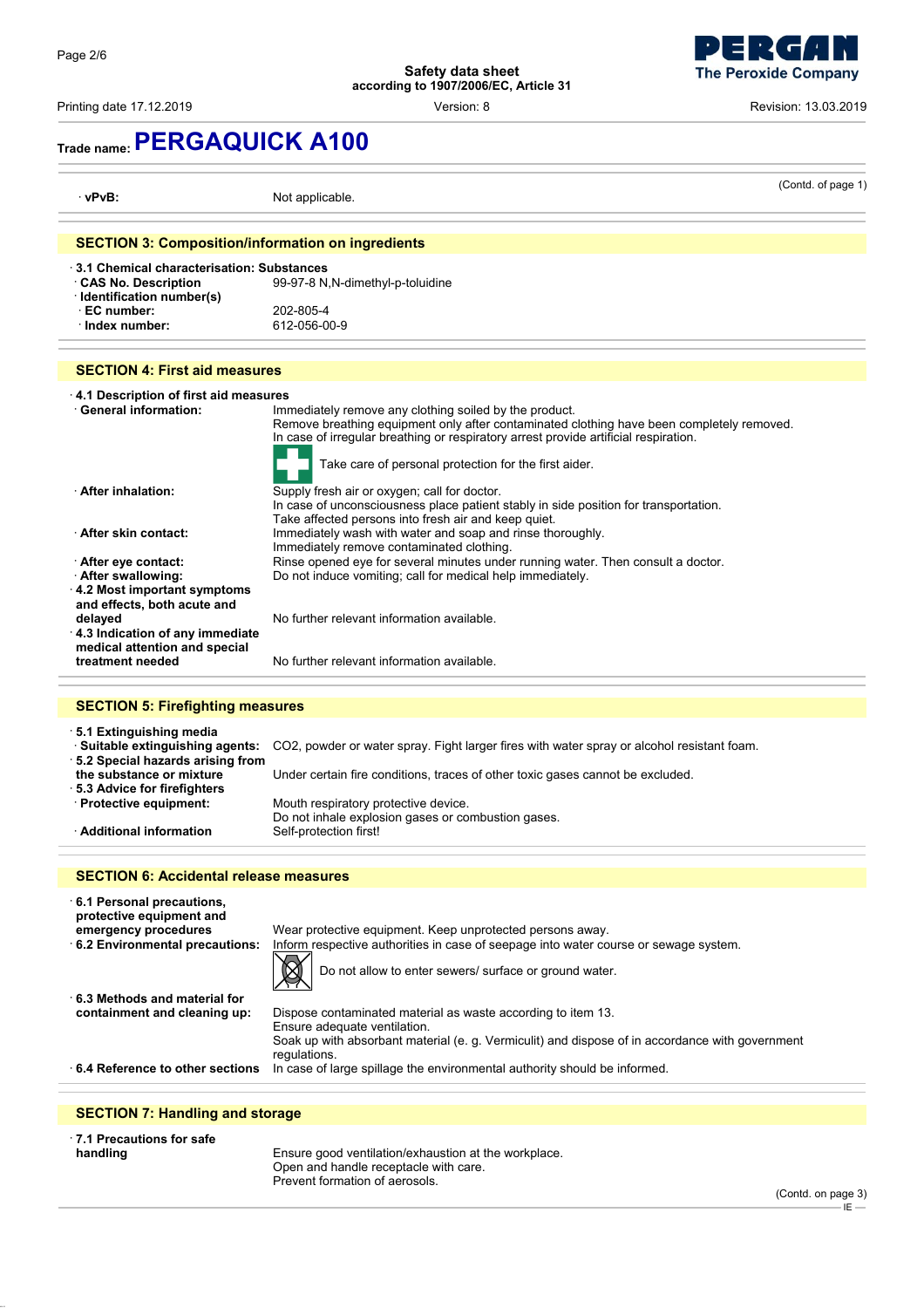Printing date 17.12.2019 **Printing date 17.12.2019 Revision: 13.03.2019 Version: 8** Revision: 13.03.2019



## **Trade name:PERGAQUICK A100**

|                                                                | (Contd. of page 2)                                                                                           |  |  |
|----------------------------------------------------------------|--------------------------------------------------------------------------------------------------------------|--|--|
|                                                                | Wear suitable respiratory protective device when decanting larger quantities without extractor facilities.   |  |  |
|                                                                | Use only in well ventilated areas.<br>Before break and at the end of work hands should be thoroughly washed. |  |  |
|                                                                | Avoid contact with skin and eyes.                                                                            |  |  |
|                                                                | While using do not eat, drink or smoke.                                                                      |  |  |
| $\cdot$ Information about fire - and                           |                                                                                                              |  |  |
| explosion protection:                                          | Keep respiratory protective device available.                                                                |  |  |
|                                                                | .7.2 Conditions for safe storage, including any incompatibilities                                            |  |  |
| Storage:                                                       | Pay attention to the special requirements of your local autorithies for storing dangerous goods.             |  |  |
| · Requirements to be met by                                    |                                                                                                              |  |  |
| storerooms and receptacles:                                    | Prevent any seepage into the ground.                                                                         |  |  |
|                                                                | Use only receptacles specifically permitted for this substance/product.                                      |  |  |
| · Information about storage in<br>one common storage facility: | Store away from peroxide.                                                                                    |  |  |
|                                                                | Store away from foodstuffs, drinks and feeding stuffs.                                                       |  |  |
| <b>Eurther information about</b> −                             |                                                                                                              |  |  |
| storage conditions:                                            | Keep container tightly sealed.                                                                               |  |  |
|                                                                | Store under lock and key and out of the reach of children.                                                   |  |  |
|                                                                | Storage in a collecting room is required.                                                                    |  |  |
| Recommended storage                                            |                                                                                                              |  |  |
| temperature (To maintain<br>quality):                          | $0 \dots +30^{\circ}C$                                                                                       |  |  |
| Storage class:                                                 | 6.1 A                                                                                                        |  |  |
| $\cdot$ 7.3 Specific end use(s)                                | No further relevant information available.                                                                   |  |  |
|                                                                |                                                                                                              |  |  |
|                                                                |                                                                                                              |  |  |
|                                                                | <b>SECTION 8: Exposure controls/personal protection</b>                                                      |  |  |
| $\cdot$ Additional information about                           |                                                                                                              |  |  |
| design of technical facilities:                                | No further data; see item 7.                                                                                 |  |  |
|                                                                |                                                                                                              |  |  |
| Ingredients with limit values                                  | 8.1 Control parameters                                                                                       |  |  |
|                                                                |                                                                                                              |  |  |
|                                                                |                                                                                                              |  |  |
| that require monitoring at the<br>workplace:                   | Not required.                                                                                                |  |  |
| · DNELs                                                        |                                                                                                              |  |  |
| 99-97-8 N, N-dimethyl-p-toluidine                              |                                                                                                              |  |  |
| Dermal                                                         |                                                                                                              |  |  |
|                                                                | DNEL Longterm System 0,694 mg/kg bw/day (Worker)                                                             |  |  |
|                                                                | Inhalative DNEL Longterm System 1,224 mg/m3 (Worker)                                                         |  |  |
| · PNECs                                                        |                                                                                                              |  |  |
| 99-97-8 N, N-dimethyl-p-toluidine                              |                                                                                                              |  |  |
| PNEC Marinewater sed 48,245 mg/kg sed dw (-)                   |                                                                                                              |  |  |
| <b>PNEC Freshwater</b>                                         | 0,014 mg/l (AF 1.000)                                                                                        |  |  |
| <b>PNEC Freshwater sed</b>                                     | 48,245 mg/kg sed dw (-)                                                                                      |  |  |
| <b>PNEC Soil</b><br><b>PNEC STP</b>                            | 20,365 mg/kg soil dw (-)<br>1,36 mg/l (AF 10)                                                                |  |  |

#### · **8.2 Exposure controls**

PNEC Marinewater | 0,001 mg/l (AF 10.000)

Additional information: The lists valid during the making were used as basis.

· **Personal protective equipment:** · **General protective and** The usual precautionary measures are to be adhered to when handling chemicals. Keep away from foodstuffs, beverages and feed. Immediately remove all soiled and contaminated clothing Wash hands before breaks and at the end of work. Store protective clothing separately. Do not inhale gases / fumes / aerosols. Avoid contact with the eyes and skin. Do not eat, drink, smoke or sniff while working. Use skin protection cream for skin protection. Be sure to clean skin thoroughly after work and before breaks. · **Respiratory protection:** In case of brief exposure or low pollution use respiratory filter device. In case of intensive or longer exposure use self-contained respiratory protective device. Use suitable respiratory device when it exceed exposure limit and when insufficiently ventilated. Filter A2

(Contd. on page 4)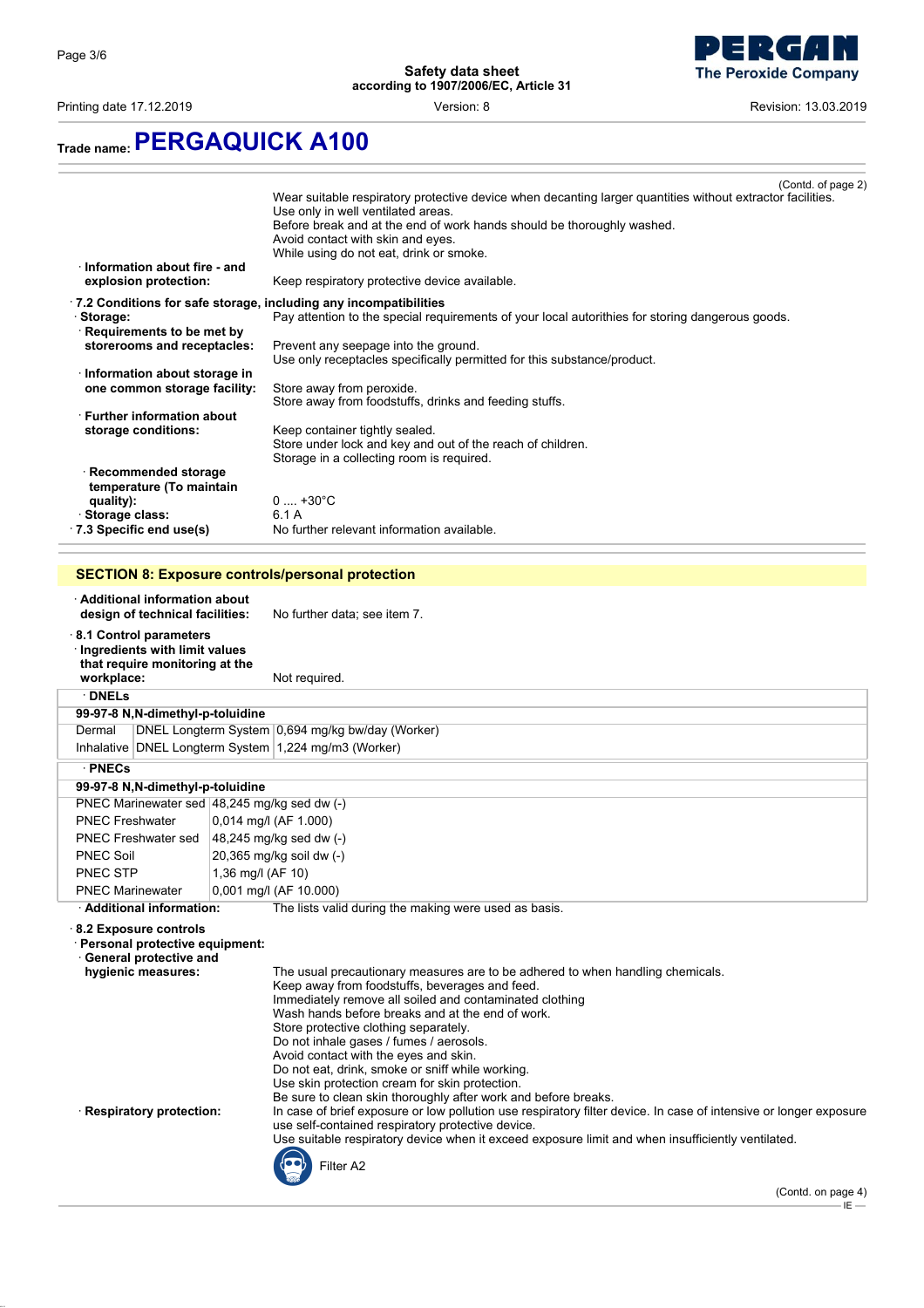$\bar{z}$ 

**Safety data sheet according to 1907/2006/EC, Article 31**



Printing date 17.12.2019 **Printing date 17.12.2019 Revision: 13.03.2019 Version: 8 Revision: 13.03.2019** 

## **Trade name:PERGAQUICK A100**

|                                                    | (Contd. of page 3)                                                                                                                                                                                                                                                          |  |  |
|----------------------------------------------------|-----------------------------------------------------------------------------------------------------------------------------------------------------------------------------------------------------------------------------------------------------------------------------|--|--|
| · Protection of hands:                             | Only use chemical-protective gloves with CE-labelling of category III.<br>Selection of the glove material on consideration of the penetration times, rates of diffusion and the<br>degradation                                                                              |  |  |
| · Material of gloves                               | Protective gloves<br>The selection of the suitable gloves does not only depend on the material, but also on further marks of<br>quality and varies from manufacturer to manufacturer.<br>Butyl rubber, BR<br>Fluorocarbon rubber (Viton)<br>Nitrile rubber, NBR<br>Neoprene |  |  |
| · Penetration time of glove<br>material            | The exact break trough time has to be found out by the manufacturer of the protective gloves and has to be<br>observed.                                                                                                                                                     |  |  |
| ⋅ Eye protection:                                  | Tightly sealed goggles                                                                                                                                                                                                                                                      |  |  |
| · Body protection:                                 | Protective work clothing                                                                                                                                                                                                                                                    |  |  |
|                                                    |                                                                                                                                                                                                                                                                             |  |  |
| <b>SECTION 9: Physical and chemical properties</b> |                                                                                                                                                                                                                                                                             |  |  |

| 9.1 Information on basic physical and chemical properties<br><b>General Information</b><br>· Appearance: |                                               |  |
|----------------------------------------------------------------------------------------------------------|-----------------------------------------------|--|
| · Form:                                                                                                  | Fluid                                         |  |
| · Colour:                                                                                                | Yellowish                                     |  |
| · Odour:                                                                                                 | Characteristic                                |  |
| Change in condition                                                                                      |                                               |  |
| · Melting point/freezing point:                                                                          | Undetermined.                                 |  |
| Initial boiling point and boiling range: 211 °C                                                          |                                               |  |
|                                                                                                          | Not applicable.                               |  |
| · Flash point:                                                                                           | 83 °C                                         |  |
| <b>Explosive properties:</b>                                                                             | Product does not present an explosion hazard. |  |
| ⋅ Density at 20 °C:                                                                                      | $0,94$ g/cm <sup>3</sup>                      |  |
| · Solubility in / Miscibility with                                                                       |                                               |  |
| ∵water:                                                                                                  | Undetermined.                                 |  |
| · Partition coefficient: n-octanol/water: not determined                                                 |                                               |  |
| ∵Viscosity:                                                                                              |                                               |  |
| ⋅ Dynamic at 20 °C:                                                                                      | 2 mPas                                        |  |
| ⋅ 9.2 Other information                                                                                  | No further relevant information available.    |  |

### **SECTION 10: Stability and reactivity**

| No further relevant information available.<br>⋅ 10.1 Reactivity |                                                                                                                           |  |
|-----------------------------------------------------------------|---------------------------------------------------------------------------------------------------------------------------|--|
| 10.3 Possibility of hazardous                                   |                                                                                                                           |  |
| reactions                                                       | No dangerous reactions known.                                                                                             |  |
| 10.4 Conditions to avoid                                        | No further relevant information available.                                                                                |  |
| 10.5 Incompatible materials:                                    | No further relevant information available.                                                                                |  |
| 10.6 Hazardous decomposition                                    |                                                                                                                           |  |
| products:                                                       | No hazardous decomposition products if used and stored according to specifications.                                       |  |
| · Additional information:                                       | Emergency procedures will vary depending on conditions. The customer should have an emergency<br>response plane in place. |  |

### **SECTION 11: Toxicological information**

| 11.1 Information on toxicological effects                                                                        |                                                                  |
|------------------------------------------------------------------------------------------------------------------|------------------------------------------------------------------|
| · Acute toxicity                                                                                                 | Toxic if swallowed or in contact with skin.<br>Fatal if inhaled. |
| · Primary irritant effect:<br>· Skin corrosion/irritation<br>· Serious eye damage/irritation Irritanting effect. | Irritanting effect.                                              |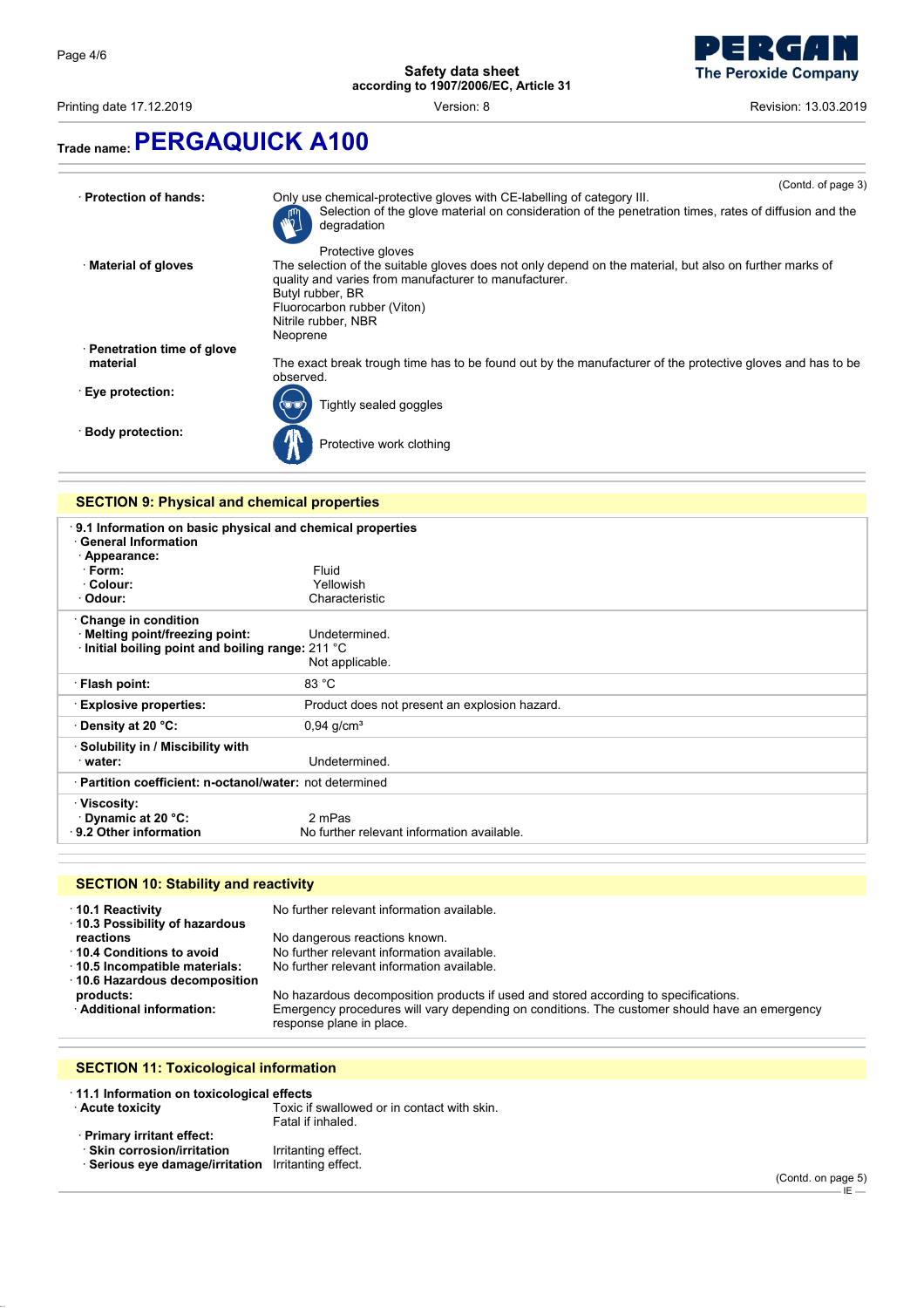

Printing date 17.12.2019 **Printing date 17.12.2019 Revision: 8** Revision: 13.03.2019

## **Trade name:PERGAQUICK A100**

|                             |                                                                                     | (Contd. of page 4) |
|-----------------------------|-------------------------------------------------------------------------------------|--------------------|
| $\cdot$ Respiratory or skin |                                                                                     |                    |
| sensitisation               | Based on available data, the classification criteria are not met.                   |                    |
|                             | $\cdot$ CMR effects (carcinogenity, mutagenicity and toxicity for reproduction)     |                    |
| Germ cell mutagenicity      | Based on available data, the classification criteria are not met.                   |                    |
| <b>Carcinogenicity</b>      | May cause cancer.                                                                   |                    |
| · Reproductive toxicity     | Based on available data, the classification criteria are not met.                   |                    |
| STOT-single exposure        | Based on available data, the classification criteria are not met.                   |                    |
| STOT-repeated exposure      | May cause damage to the reproductive system through prolonged or repeated exposure. |                    |
| · Aspiration hazard         | Based on available data, the classification criteria are not met.                   |                    |
|                             |                                                                                     |                    |

### **SECTION 12: Ecological information**

| $\cdot$ 12.1 Toxicity<br>· Aquatic toxicity:<br>No further relevant information available.<br>$\cdot$ 12.2 Persistence and |                                                                                                      |  |  |
|----------------------------------------------------------------------------------------------------------------------------|------------------------------------------------------------------------------------------------------|--|--|
| degradability                                                                                                              | No further relevant information available.                                                           |  |  |
| 12.3 Bioaccumulative potential<br>No further relevant information available.                                               |                                                                                                      |  |  |
| ⋅ 12.4 Mobility in soil                                                                                                    | No further relevant information available.                                                           |  |  |
| <b>Ecotoxical effects:</b>                                                                                                 |                                                                                                      |  |  |
| · Remark:                                                                                                                  | Harmful to fish                                                                                      |  |  |
| · Additional ecological information:                                                                                       |                                                                                                      |  |  |
| · General notes:<br>Harmful to aquatic organisms                                                                           |                                                                                                      |  |  |
|                                                                                                                            | Water hazard class 3 (German Regulation) (Self-assessment): extremely hazardous for water            |  |  |
|                                                                                                                            | Do not allow product to reach ground water, water course or sewage system, even in small quantities. |  |  |
|                                                                                                                            | Danger to drinking water if even extremely small guantities leak into the ground.                    |  |  |
| 12.5 Results of PBT and vPvB assessment                                                                                    |                                                                                                      |  |  |
| $\cdot$ PBT:                                                                                                               | Not applicable.                                                                                      |  |  |
| · vPvB:                                                                                                                    | Not applicable.                                                                                      |  |  |
| 12.6 Other adverse effects                                                                                                 | No further relevant information available.                                                           |  |  |

### **SECTION 13: Disposal considerations**

|  | $\cdot$ 13.1 Waste treatment methods |  |
|--|--------------------------------------|--|
|  | $\cdot$ Recommendation               |  |



• **Recommendation Product to reach servestion** Must not be disposed together with household garbage. Do not allow product to reach sewage system.<br>• **Waste disposal key:** Please contact your hazardous waste disposers to a system.

· **Uncleaned packaging:**

· **Waste disposal key:** Please contact your hazardous waste disposers to assign the right EWC-(European waste catalog)-number.

This material and its container must be disposed of as hazardous waste.

#### **SECTION 14: Transport information**

| $\cdot$ 14.1 UN-Number<br>· ADR, IMDG, IATA | <b>UN2810</b>                                                       |
|---------------------------------------------|---------------------------------------------------------------------|
| 14.2 UN proper shipping name<br>$\cdot$ ADR | UN2810 TOXIC LIQUID, ORGANIC, N.O.S. (N,N-DIMETHYL-p-<br>TOLUIDINE) |
| · IMDG, IATA                                | TOXIC LIQUID, ORGANIC, N.O.S. (N,N-DIMETHYL-p-TOLUIDINE)            |
| 14.3 Transport hazard class(es)             |                                                                     |
| $\cdot$ ADR                                 |                                                                     |
| Տ                                           |                                                                     |
| ⊕Class                                      | 6.1 (T1) Toxic substances.                                          |
| <b>· Label</b>                              | 6.1                                                                 |
| · IMDG, IATA                                |                                                                     |
|                                             |                                                                     |
| ∴Class                                      | 6.1 Toxic substances.                                               |
| $\cdot$ Label                               | 6.1                                                                 |
|                                             | (Contd. on page 6)                                                  |